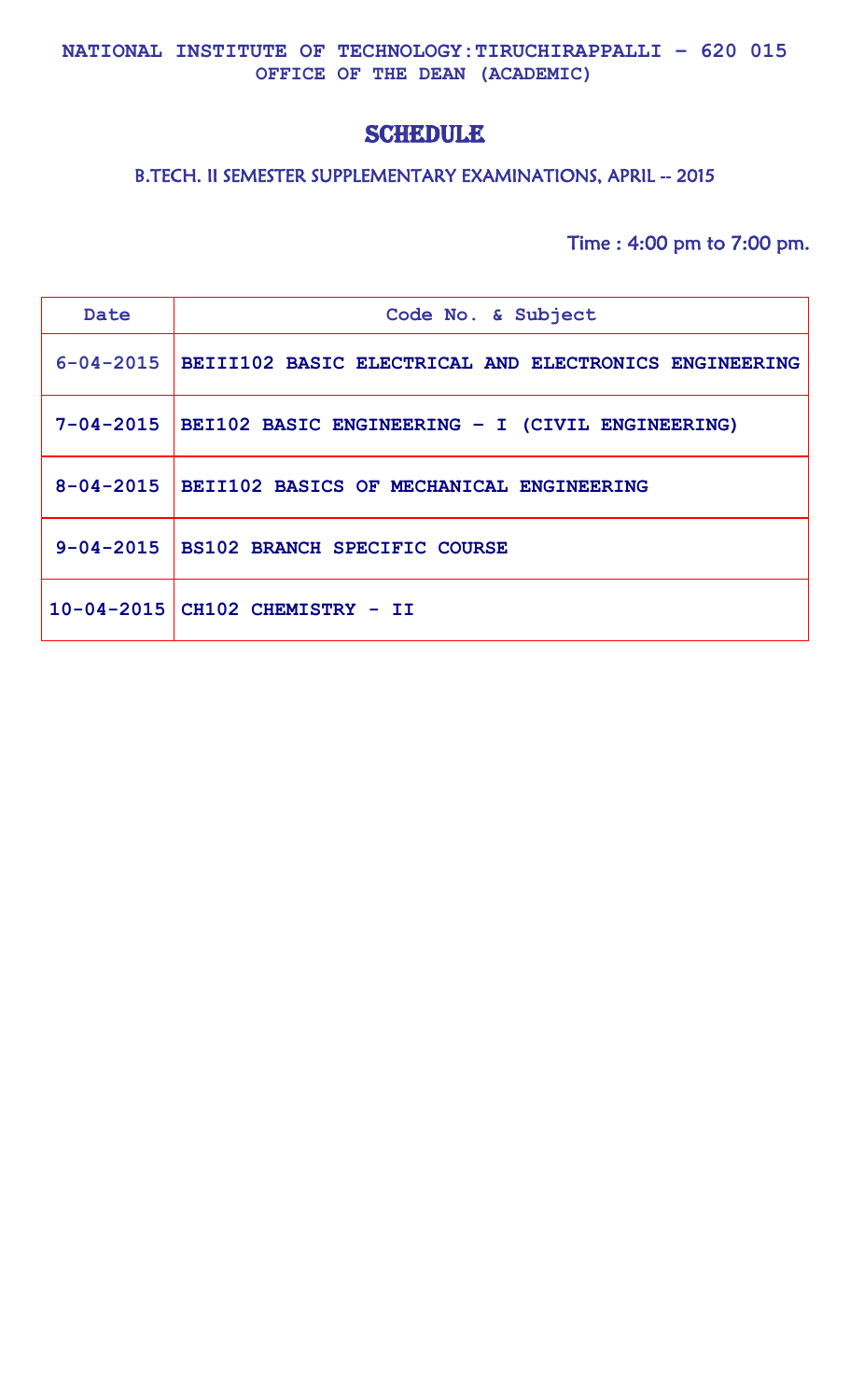## **NATIONAL INSTITUTE OF TECHNOLOGY: TIRUCHIRAPPALLI – 620 015 OFFICE OF THE DEAN (ACADEMIC)**

B.TECH. DEGREE COURSE IV SEMESTER SUPPLEMENTARY EXAMINATIONS

April 2015

#### SCHEDULE TIME : 4:00 P.M. TO 7:00 P.M.

| <b>Date</b>      | Code No.     | <b>Subject</b>                                   |
|------------------|--------------|--------------------------------------------------|
| $6 - 04 - 2015$  | <b>CL206</b> | <b>Chemical Engineering Thermodynamics</b>       |
|                  | <b>CE208</b> | Geo Technical Engineering - II                   |
|                  | MA204        | Introduction to Probability Theory (CSE)         |
|                  | EE202        | <b>AC Machines</b>                               |
|                  | EC202        | <b>Digital Signal Processing</b>                 |
|                  | <b>ME206</b> | <b>Fluid Mechanics</b>                           |
|                  | IC216        | Instrumentation and Control (MME)                |
|                  | EE242        | Electrical and Control Systems Engineering (PRO) |
|                  | <b>IC206</b> | <b>Analog Electronic Circuits</b>                |
| $7 - 04 - 2015$  | MA202        | Numerical Techniques (CHL)                       |
|                  | CE202        | Mechanics of Solids - II                         |
|                  | EE210        | <b>Digital Electronics</b>                       |
|                  | MA206        | Probability Theory and Random Processes (ECE)    |
|                  | <b>ME204</b> | Mechanics of Machines -                          |
|                  | MA202        | Numerical Techniques (MME)                       |
|                  | <b>CE282</b> | Fluid Mechanics and Machinery (PRO)              |
|                  | <b>IC202</b> | Signals and Systems                              |
| $8 - 04 - 2015$  | <b>CL208</b> | Particulate Science and Technology               |
|                  | <b>CE206</b> | Surveying - II                                   |
|                  | EE206        | Networks and Linear Systems                      |
|                  | <b>IC218</b> | Control Systems (ECE)                            |
|                  | <b>PR222</b> | Production Technology - II (MECH)                |
|                  | PR202        | Kinematics of Machines (PRO)                     |
|                  | IC210        | <b>Electrical and Electronic Measurements</b>    |
| $9 - 04 - 2015$  | <b>CL204</b> | <b>Physical Chemistry</b>                        |
|                  | EC204        | <b>Transmission Lines and Wave Guides</b>        |
|                  | <b>PR206</b> | <b>Metal Joining Processes</b>                   |
|                  | IC204        | Industrial Instrumentation - I                   |
| $10 - 04 - 2015$ | MA202        | Numerical Techniques (PRO)                       |
|                  | <b>IC208</b> | Microprocessor and Microcontrollers              |
| 13-04-2015       | MA202        | Numerical Methods (ICE)                          |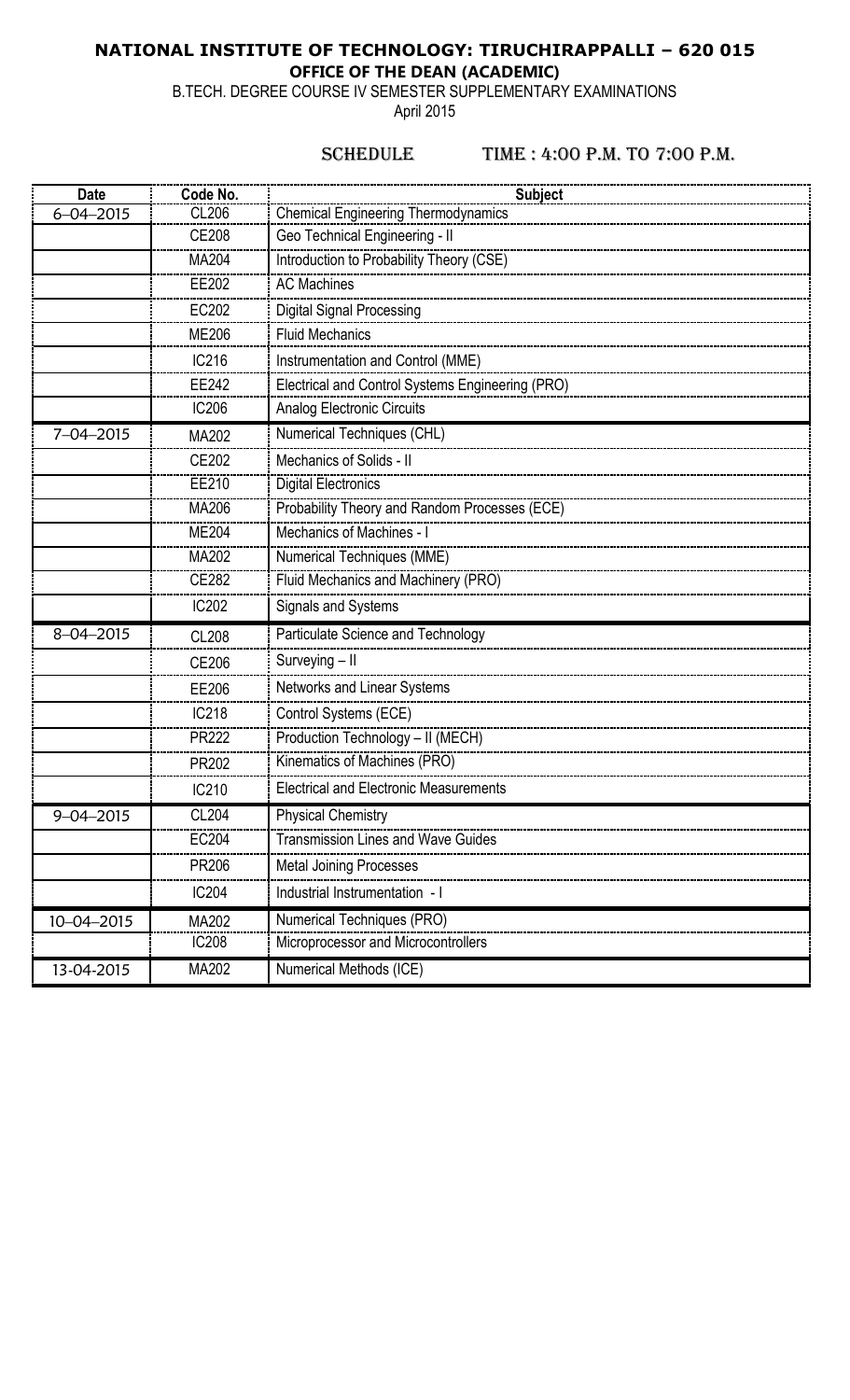## **NATIONAL INSTITUTE OF TECHNOLOGY: TIRUCHIRAPPALLI – 620 015 OFFICE OF THE DEAN (ACADEMIC)**

B.TECH. DEGREE COURSE VI SEMESTER SUPPLEMENTARY EXAMINATIONS – APRIL 2015

SCHEDULE TIME :4:00 PM TO 7:00 PM

| <b>Date</b>     | Code No.     | <b>Subject</b>                                  |
|-----------------|--------------|-------------------------------------------------|
| $6 - 04 - 2015$ | CL304        | <b>CHEMICAL REACTION ENGINEERING - II</b>       |
|                 | CE306        | <b>CONCRETE STRUCTURES - II</b>                 |
|                 | EE304        | MEASUREMENT AND INSTRUMENTATION                 |
|                 | EC302        | DIGITAL COMMUNICATION                           |
|                 | ME306        | <b>DESIGN OF MECHANICAL DRIVES</b>              |
|                 | MT312        | <b>FATIGUE CREEP AND FRACTURE MECHANICS</b>     |
|                 | PR304        | <b>COMPUTER GRAPHICS AND CAD</b>                |
|                 | <b>IC308</b> | <b>MEMS AND NANO TECHNOLOGY</b>                 |
| 7-04-2015       | <b>CL308</b> | PROCESS DYNAMICS AND CONTROL                    |
|                 | CE453        | <b>REMOTE SENSING AND GIS</b>                   |
|                 | EE302        | <b>POWER ELECTRONICS</b>                        |
|                 | EC306        | MICROWAVE COMPONENTS AND CIRCUITS               |
|                 | ME310        | REFRIGERATION AND AIR-CONDITIONING              |
|                 | MT308        | NON-FERROUS PHYSICAL METALLURGY                 |
|                 | PR356        | DESIGN AND ANALYSIS OF EXPERIMENTS              |
|                 | <b>IC302</b> | <b>MODERN CONTROL THEORY</b>                    |
| $8 - 04 - 2015$ | CE308        | <b>STEEL STRUCTURES - II</b>                    |
|                 | <b>EC308</b> | <b>VLSI SYSTEMS</b>                             |
|                 | ME302        | <b>TURBO MACHINES</b>                           |
|                 | PR306        | <b>DESIGN OF PRODUCTION TOOLING</b>             |
|                 | PR306        | DESIGN FOR MANUFACTURE AND ASSEMBLY             |
|                 | <b>IC304</b> | PROCESS CONTROL                                 |
| 9-04-2015       | CE302        | STRUCTURAL ANALYSIS - II                        |
|                 | CS356        | DATA STRUCTURES AND ALGORITHMS (ECE)            |
|                 | PR308        | RELIABILITY, MAINTENANCE AND SAFETY ENGINEERING |
| 10-04-2015      | CE304        | <b>TRANSPORTATION ENGINEERING - I</b>           |
|                 | PR302        | <b>RESOURCE MANAGEMENT TECHNIQUES</b>           |
| 13-04-2015      | CE310        | <b>WATER RESOURCES ENGINEERING</b>              |